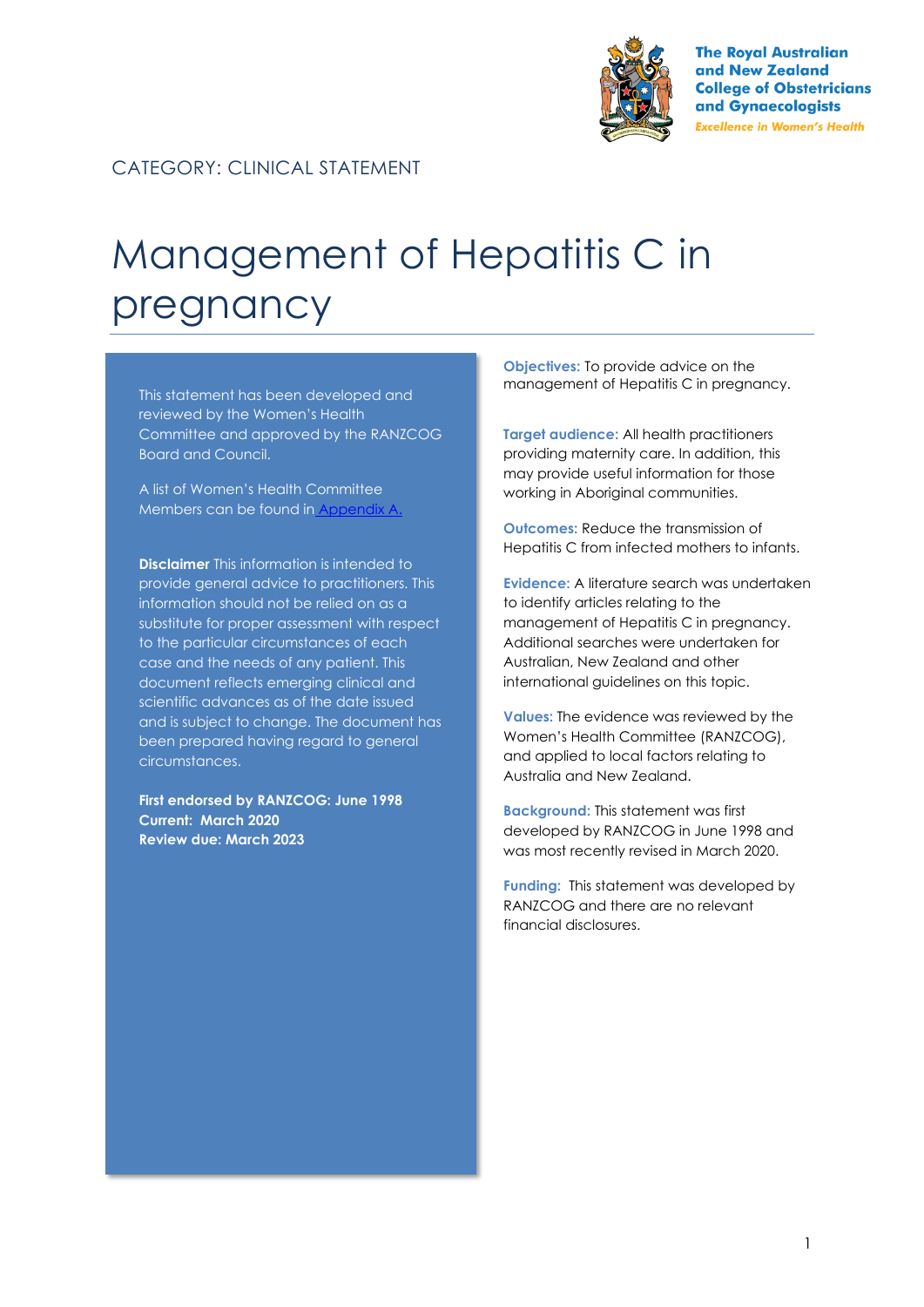#### **1. Plain language summary**

Hepatitis C is a viral infection affecting approximately 1% of women of childbearing years. Hepatitis C is most commonly acquired following intravenous drug use, but is also more common in some immigrant groups and in some cases has been acquired medically. In 2016, effective treatments for Hepatitis C with cure rates of over 95% became readily available. For this reason, pre pregnancy screening of women for Hepatitis C should be considered so that treatment can be initiated and Hepatitis C cured prior to pregnancy. While the risk of mother-to-child transmission of Hepatitis C is extremely low for most women, treatment prior to pregnancy benefits the infected woman, her baby, and reduces occupational exposure for health workers. Among women already pregnant with Hepatitis C, treatment is not recommended during pregnancy, but treatment following pregnancy and completion of breast feeding should be discussed. Care of Women with Hepatitis C in pregnancy should be informed by a multidisciplinary team with special expertise in infectious disease. Although hepatitis C infection is not a reason not to breastfeed the newborn, when there is cracking or bleeding of the nipples, it is wise to express and discard the milk until any open wounds are healed. Appropriate follow-up should be arranged for both mother and baby where hepatitis C infection is known or suspected.

| <b>Recommendation 1</b>                                                                                                                                                                                                                                                                                                                                                                                                         | <b>Grade and</b><br>reference     |
|---------------------------------------------------------------------------------------------------------------------------------------------------------------------------------------------------------------------------------------------------------------------------------------------------------------------------------------------------------------------------------------------------------------------------------|-----------------------------------|
| Although not universally recommended, RANZCOG considers that all<br>pregnant women should be screened for Hepatitis C so that risk<br>stratification can be performed and measures taken to both reduce<br>perinatal transmission and minimise occupational exposure.<br>Knowledge of HCV status allows counselling for women who may be<br>eligible for treatment prior to embarking on a future pregnancy (see<br>section 8). | Consensus-based<br>recommendation |
| <b>Recommendation 2</b>                                                                                                                                                                                                                                                                                                                                                                                                         | <b>Grade and</b><br>reference     |
| It is recommended that individuals who are HCV positive have a PCR<br>test for HCV RNA, as the risk of perinatal transmission is dependent on<br>the presence of HCV RNA. Liver function tests should be performed<br>at the time of checking HCV RNA status. As HIV co-infection<br>increases the risk of transmission, HIV status should be ascertained if<br>not already performed.                                          | Consensus-based<br>recommendation |
| <b>Recommendation 3</b>                                                                                                                                                                                                                                                                                                                                                                                                         | <b>Grade and</b><br>reference     |
| Risk of vertical transmission is increased with high viral load,<br>prolonged rupture of membranes and invasive procedures. Where<br>possible, fetal scalp electrodes and fetal scalp sampling should be<br>avoided in women with HCV.                                                                                                                                                                                          | Consensus-based<br>recommendation |
| <b>Recommendation 4</b>                                                                                                                                                                                                                                                                                                                                                                                                         | <b>Grade and</b><br>reference     |
| Caesarean section is not recommended as a means of reducing<br>perinatal transmission of Hepatitis C                                                                                                                                                                                                                                                                                                                            | Consensus-based<br>recommendation |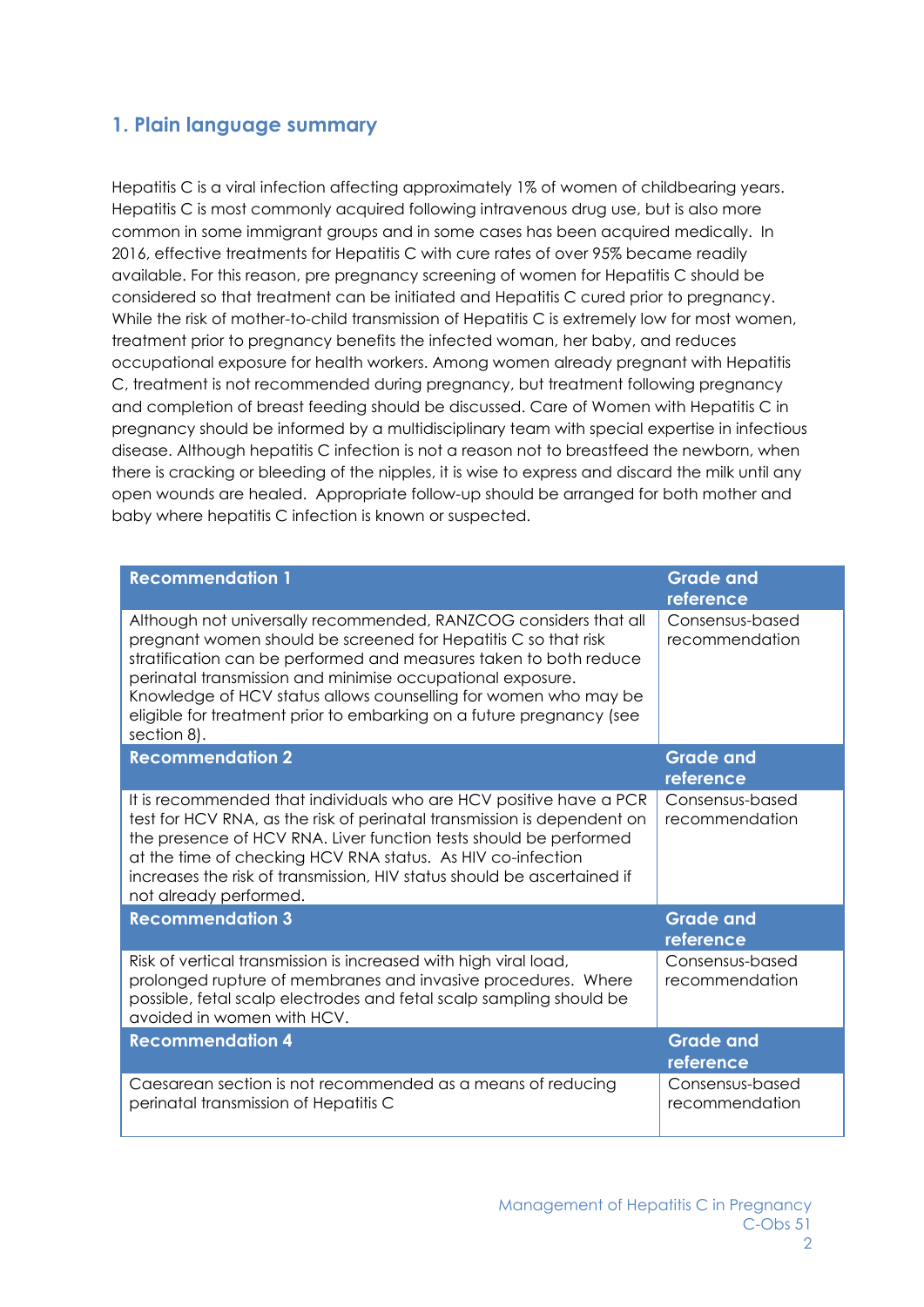| <b>Recommendation 5</b>                                                                                                                                                                                                                                                                                                                                                                                                 | <b>Grade and</b><br>reference     |
|-------------------------------------------------------------------------------------------------------------------------------------------------------------------------------------------------------------------------------------------------------------------------------------------------------------------------------------------------------------------------------------------------------------------------|-----------------------------------|
| As for all blood borne infections, it is recommended to bath the baby<br>to remove any maternal body secretions and blood prior to IM<br>injections e.g. vitamin K.                                                                                                                                                                                                                                                     | Consensus-based<br>recommendation |
| <b>Recommendation 6</b>                                                                                                                                                                                                                                                                                                                                                                                                 | <b>Grade and</b><br>reference     |
| HCV infection is not a contraindication to breastfeeding except in<br>the presence of cracked or bleeding nipples. In this instance,<br>expression and discarding of the milk is advised whilst waiting for<br>healing of the cracked nipple.                                                                                                                                                                           | Consensus-based<br>recommendation |
| <b>Recommendation 7</b>                                                                                                                                                                                                                                                                                                                                                                                                 | <b>Grade and</b><br>reference     |
| All infants of HCV positive mothers should be screened following<br>delivery to determine whether they have been infected. Care should<br>be taken to ensure the appropriate interval has passed for the<br>neonate to become PCR+/- antibody positive.                                                                                                                                                                 | Consensus-based<br>recommendation |
| <b>Recommendation 8</b>                                                                                                                                                                                                                                                                                                                                                                                                 | <b>Grade and</b><br>reference     |
| Given that antiviral curative treatment for Hepatitis C is now readily<br>available, consideration should be given to screening all women<br>prior to pregnancy so that they are able to make an informed<br>choice regarding treatment prior to embarking on pregnancy.<br>Existing treatments for HCV are not recommended during pregnancy<br>or breast feeding. In particular ribavirin is teratogenic (Category X). | Consensus-based<br>recommendation |
| For all women and male partners receiving Ribaviran, reliable<br>contraception must be used during treatment and for 6 months after<br>completion of treatment.                                                                                                                                                                                                                                                         |                                   |
| <b>Recommendation 9</b>                                                                                                                                                                                                                                                                                                                                                                                                 | <b>Grade and</b><br>reference     |
| All medical and para-medical personnel who are parenterally<br>exposed to the blood or other body fluids of HCV carriers should be<br>screened and followed as part of standard occupational health<br>procedures.                                                                                                                                                                                                      | Consensus-based<br>recommendation |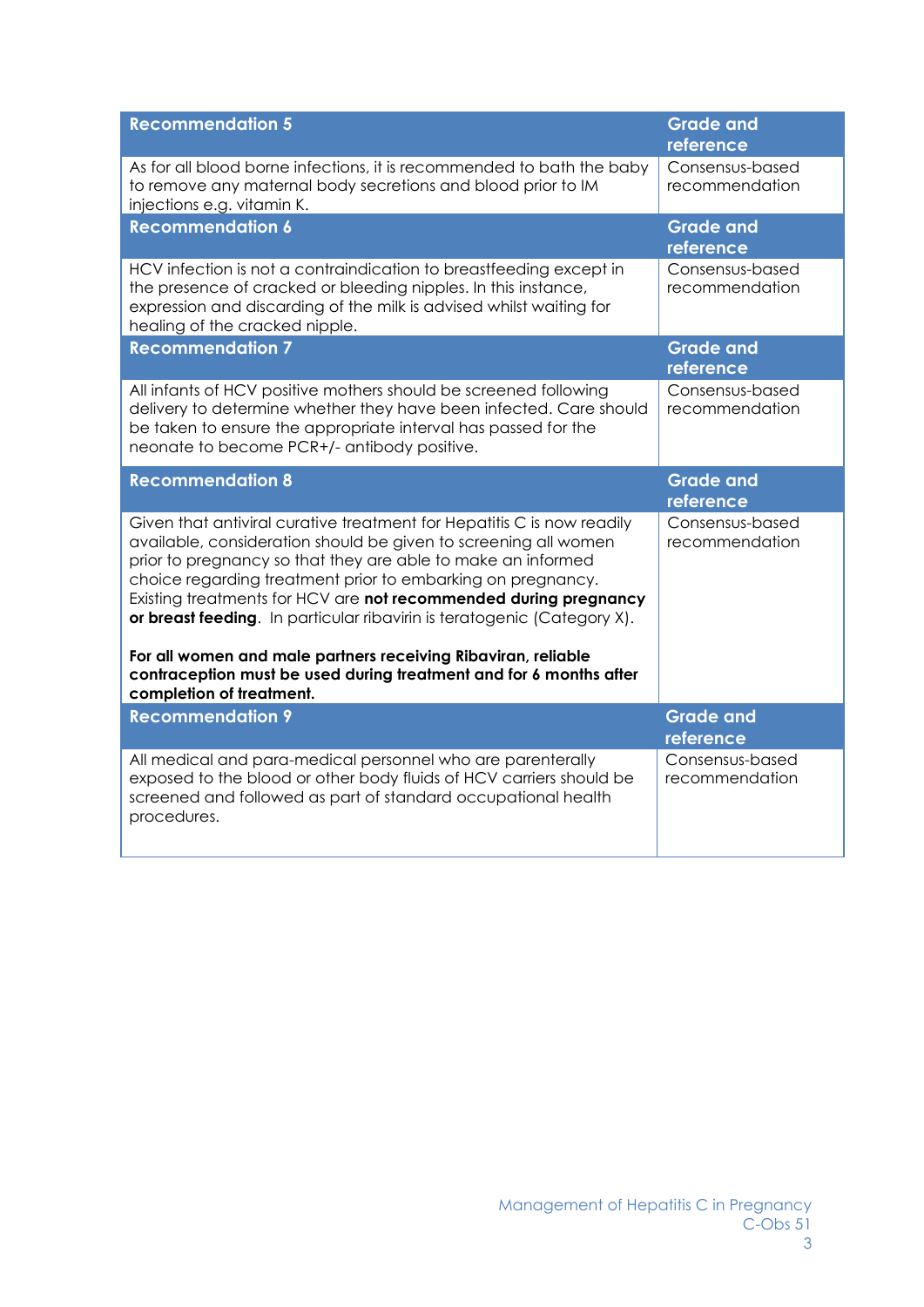# **2. Epidemiology**

Worldwide, 71 million people are estimated to be living with Hepatitis C infection. The incidence of Hepatitis C Virus (HCV) carriage in women of childbearing age is estimated to be 1-2 per cent, but may be as high as 80 per cent in high risk behaviour groups such as injecting drug users and blood product dependent patients. While the incidence of Hepatitis C is falling, the prevalence is increasing, with the major at-risk groups being; older patients (more commonly immigrants or who have acquired Hepatitis C medically), and younger patients (mostly due to intravenous drug use). While Hepatitis C does not have the same chronic disease burden as other viral infections in pregnancy such as HIV and Hepatitis B, 15- 30% of untreated patients with Hepatitis C will develop cirrhosis within 20 years, and 27% of these subsequently develop hepatocellular carcinoma within 10 years. Hepatitis C is now the commonest cause for liver transplantation. Although there is not universal support for Hepatitis C screening in pregnancy<sup>2</sup>, RANZCOG considers all women should be screened so that risk stratification (ie HCV RNA status) can be assessed and measures taken to reduce the risk to the woman, her baby and those caring for her. In addition, effective treatment is now available and should be offered postpartum to minimise risks to the woman and Mother-tochild transmission (MTCT) in future pregnancies.

| <b>Recommendation 1</b>                                                                                                                                                                                                                                                                                                                                                                                                         | <b>Grade and</b><br>reference     |
|---------------------------------------------------------------------------------------------------------------------------------------------------------------------------------------------------------------------------------------------------------------------------------------------------------------------------------------------------------------------------------------------------------------------------------|-----------------------------------|
| Although not universally recommended, RANZCOG considers<br>that all pregnant women should be screened for Hepatitis C so<br>that risk stratification can be performed and measures taken to<br>both reduce perinatal transmission and minimise occupational<br>exposure. Knowledge of HCV status allows counselling for<br>women who may be eligible for treatment prior to embarking on<br>a future pregnancy (see section 8). | Consensus-based<br>recommendation |

# **3. Perinatal Transmission of Hepatitis C**

Maternal HCV poses a small risk of vertical transmission of HCV to the newborn (approximately 5%), although the risk of vertical transmission is largely confined to those patients with maternal viraemia and/ or HIV co-infection.3, 4 Only rarely has perinatal transmission been reported from HCV-RNA negative mothers. Children that contract HCV at birth are usually asymptomatic, but at risk of long-term liver disease.

Among women requiring an invasive procedure such as amniocentesis or chorionic villous sampling (CVS) for prenatal diagnosis, HCV RNA status should be established prior to the procedure. In HCV-RNA positive women, non-invasive prenatal testing (NIPT) should be offered if this is a suitable alternative.

#### **Good Practice Point**

Women identified as being at high risk for aneuploidy on screening will usually proceed to diagnostic testing with amniocentesis or CVS. Given the potential for MTCT among HCV RNA positive women, NIPT may be considered as a second-tier screening test, given its lower false positive rate, thus reducing the need for an invasive procedure.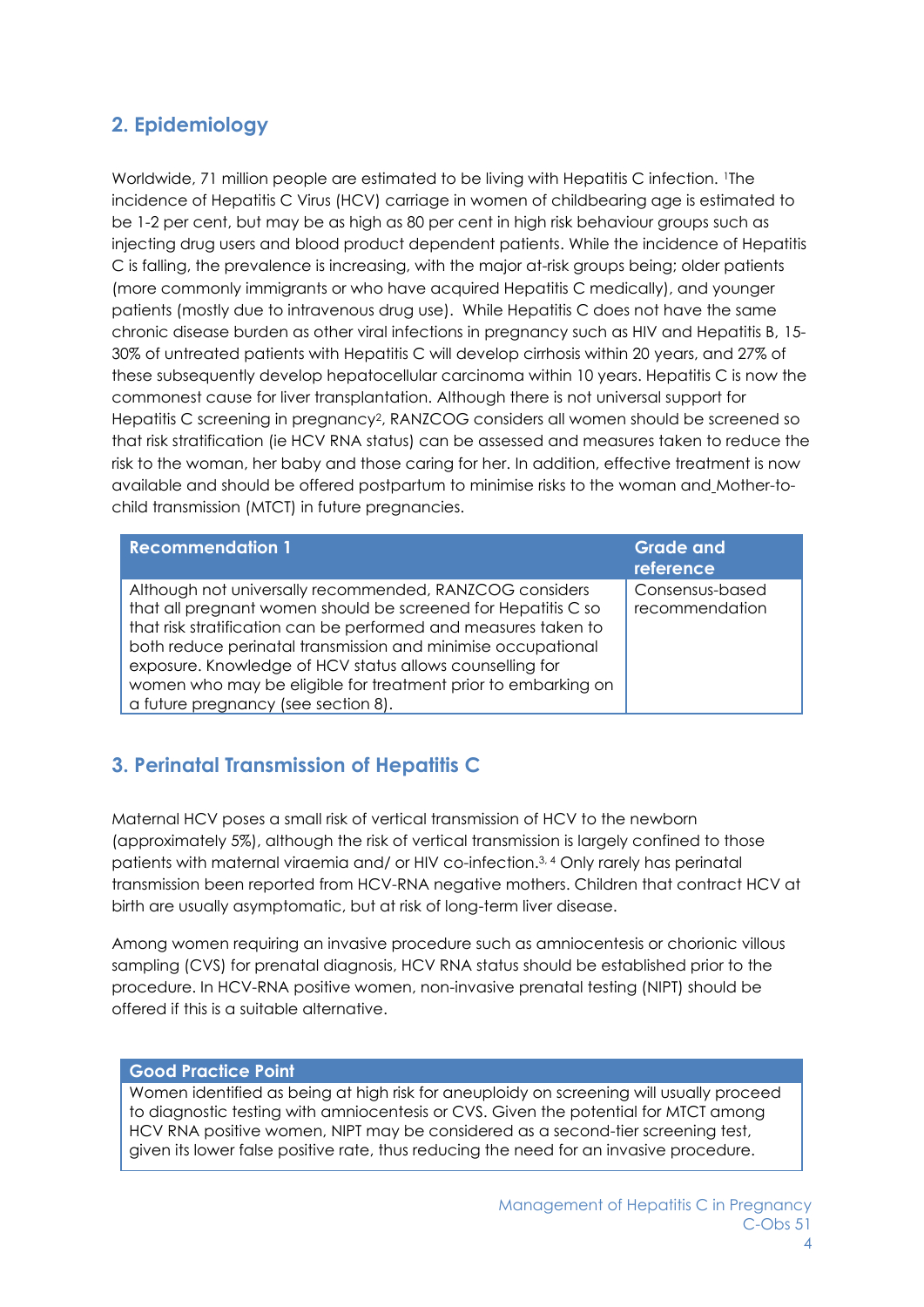| <b>Recommendation 2</b>                                                                                                                                                                                                                                                                                                                                                                | <b>Grade and</b><br>reference |
|----------------------------------------------------------------------------------------------------------------------------------------------------------------------------------------------------------------------------------------------------------------------------------------------------------------------------------------------------------------------------------------|-------------------------------|
| It is recommended that individuals who are HCV positive have a<br>PCR test for HCV RNA, as the risk of perinatal transmission is<br>dependent on the presence of HCV RNA. Liver function tests<br>should be performed at the time of checking HCV RNA status. As<br>HIV co-infection increases the risk of transmission, HIV status should<br>be ascertained if not already performed. | A                             |

## **4. Intrapartum care**

While transmission may be antenatal, peripartum infection appears to be most common with most neonates taking several weeks to become HCV RNA positive. Fetal scalp electrode placement has been associated with increased transmission rates and should be avoided3, where possible.

Caesarean section is not recommended as a means of reducing perinatal transmission of Hepatitis C.

| <b>Recommendation 3</b>                                                                                                                                                                                                                | <b>Grade and</b><br>reference |
|----------------------------------------------------------------------------------------------------------------------------------------------------------------------------------------------------------------------------------------|-------------------------------|
| Risk of vertical transmission is increased with high viral load,<br>prolonged rupture of membranes and invasive procedures.<br>Where possible, fetal scalp electrodes and fetal scalp sampling<br>should be avoided in women with HCV. | $\overline{A}$                |
| <b>Recommendation 4</b>                                                                                                                                                                                                                | <b>Grade and</b><br>reference |
| Caesarean section is not recommended as a means of reducing<br>perinatal transmission of Hepatitis C                                                                                                                                   | A                             |

# **5. Postpartum care**

As per all blood borne viral precautions, the baby should be bathed to remove any maternal body secretions and blood prior to IM injections e.g. vitamin K.

| <b>Recommendation 5</b>                                                                                                                                             | <b>Grade and</b><br>reference |
|---------------------------------------------------------------------------------------------------------------------------------------------------------------------|-------------------------------|
| As for all blood borne infections, it is recommended to bath the<br>baby to remove any maternal body secretions and blood prior to<br>IM injections e.g. vitamin K. | A                             |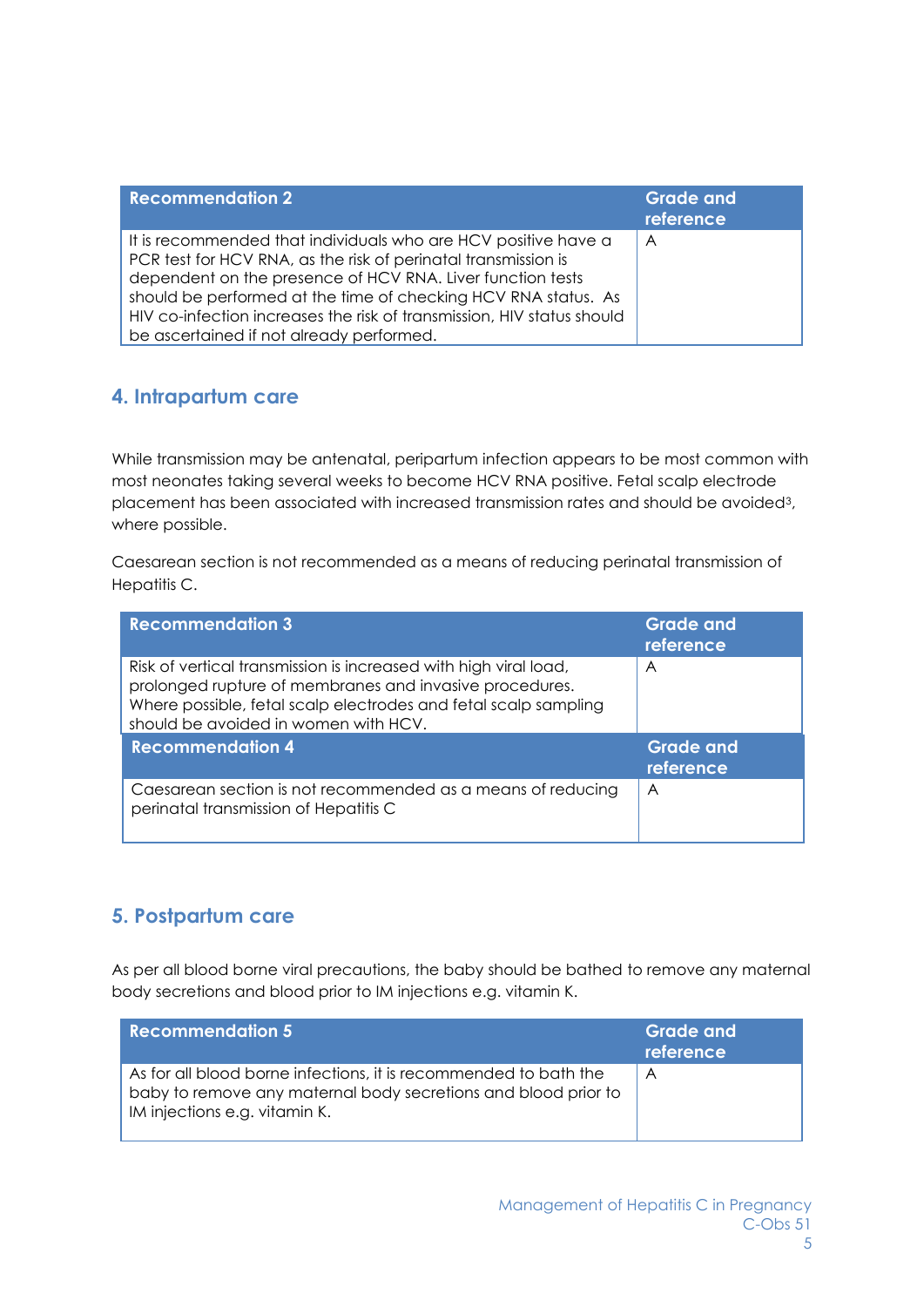### **6. Breastfeeding**

| <b>Recommendation 6</b>                                                                                                                                                                                                                       | <b>Grade and</b><br>reference |
|-----------------------------------------------------------------------------------------------------------------------------------------------------------------------------------------------------------------------------------------------|-------------------------------|
| HCV infection is not a contraindication to breastfeeding except in<br>the presence of cracked or bleeding nipples. In this instance,<br>expression and discarding of the milk is advised whilst waiting for<br>healing of the cracked nipple. | $\overline{\mathsf{A}}$       |

# **7. Postnatal follow up**

Follow up of children for evidence of perinatal transmission is necessary, and consideration should be given to postpartum treatment of women after breast feeding has completed (see section 8.)

| <b>Recommendation 7</b>                                                                                                                                                                                                                                 | <b>Grade and</b><br>reference |
|---------------------------------------------------------------------------------------------------------------------------------------------------------------------------------------------------------------------------------------------------------|-------------------------------|
| All infants of HCV positive mothers should be screened following<br>delivery to determine whether they have been infected. Care should<br>be taken to ensure the appropriate interval has passed for the<br>neonate to become PCR+/- antibody positive. | $\forall$                     |

# **8. Treatment of Hepatitis C and the place of pre pregnancy screening**

Pangenotypic treatments for Hepatitis C that can achieve a sustained viral response (SVR) have been readily available since 2016. Treatment with Direct Acting Antivirals (DAA) can achieve cure *(*SVR: absence of DNA at 12-24 weeks) in over 90% of patients.

A sustained viral response at 12 weeks post treatment amounts to cure and produces hepatic histological improvement and lifelong health advantage.

**Consideration should be given to screening all women pre pregnancy so that they are able to make an informed choice regarding treatment prior to embarking on pregnancy. Existing treatments for HCV are not recommended during pregnancy or breast feeding. In particular ribavirin is teratogenic (Category X).** For all women and male partner receiving Ribaviran, reliable contraception must be used during treatment and for 6 months after completion of treatment.

| <b>Recommendation 8</b>                                                                                                                                                                                                                                                                                                                      | <b>Grade and</b><br>reference |
|----------------------------------------------------------------------------------------------------------------------------------------------------------------------------------------------------------------------------------------------------------------------------------------------------------------------------------------------|-------------------------------|
| Given that antiviral curative treatment for Hepatitis C is now readily<br>available, consideration should be given to screening all women<br>prior to pregnancy so that they are able to make an informed<br>choice regarding treatment prior to embarking on pregnancy.<br>Existing treatments for HCV are not recommended during pregnancy | $\forall$                     |
| or breast feeding. In particular ribavirin is teratogenic (Category X).                                                                                                                                                                                                                                                                      |                               |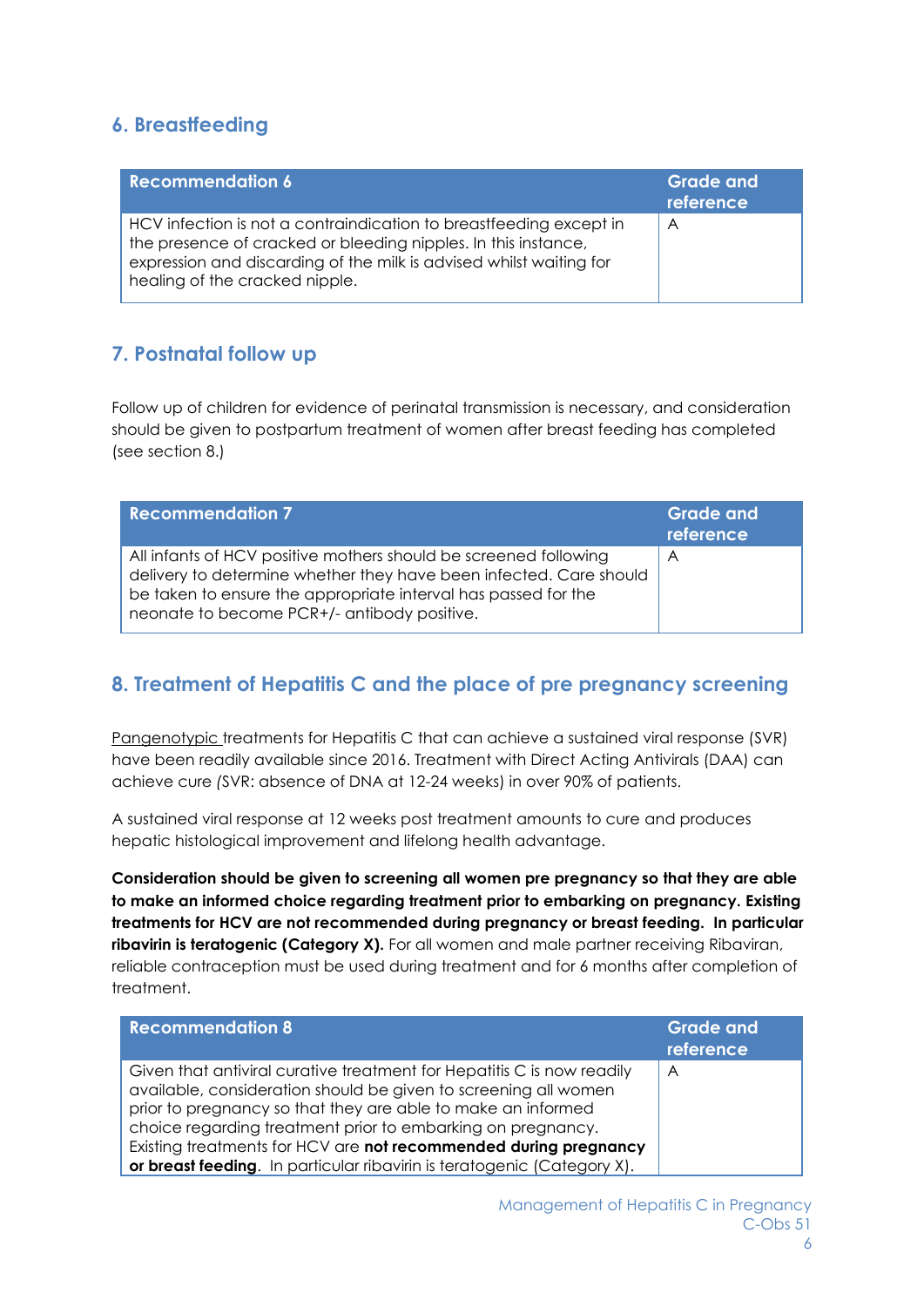#### **For all women and male partners receiving Ribaviran, reliable contraception must be used during treatment and for 6 months after completion of treatment.**

The risk of HCV infection from percutaneous needle stick injury is 1-3% and appears to be confined to those where the patient is HCV PCR positive**.** The risk from blood contact with mucous membranes appears very low. All medical and para-medical personnel who are parenterally exposed to the blood or other body fluids of HCV carriers should be screened and followed as part of standard occupational health procedures.

| <b>Recommendation 9</b>                                                                                                                                                                                            | <b>Grade and</b><br>reference |
|--------------------------------------------------------------------------------------------------------------------------------------------------------------------------------------------------------------------|-------------------------------|
| All medical and para-medical personnel who are parenterally<br>exposed to the blood or other body fluids of HCV carriers should be<br>screened and followed as part of standard occupational health<br>procedures. | A                             |

## **9. References**

- 1. Guidelines for the care and treatment of persons diagnosed with chronic hepatitis C virus infection. Geneva: World Health Organization; 2018. Licence: CC BY-NC-SA 3.0 IGO.
- 2. Prasad M. Hepatitis C Virus Screening in Pregnancy: Is It Time to Change Our Practice? Obstetrics and gynaecology. 2016.
- 3. Mast EE HL, Seto DS, Nolte FS, Nainan OV, Wurtzel H, Alter MJ. Risk factors for perinatal transmission of hepatitis C virus (HCV) and the natural history of HCV infection acquired in infancy. The Journal of infectious diseases. 2005 Dec 1;192(11):1880-9.
- 4. Benova L MY, Calvert C, Abu-Raddad LJ. Vertical transmission of hepatitis C virus: systematic review and meta-analysis. Clinical Infectious Diseases: an official publication of the Infectious Diseases Society of America. 2014 Sep 15;59(6):765-73.

# **10. Links to other College Statements**

[Pre-pregnancy counselling \(C-Obs 03a\)](https://www.ranzcog.edu.au/RANZCOG_SITE/media/RANZCOG-MEDIA/Women%27s%20Health/Statement%20and%20guidelines/Clinical-Obstetrics/Pre-pregnancy-Counselling-(C-Obs-3a)-Amended-April-2015.pdf?ext=.pdf)

[Routine Antenatal Assessment in the absence of pregnancy complications \(C-Obs 03b\)](https://ranzcog.edu.au/RANZCOG_SITE/media/RANZCOG-MEDIA/Women%27s%20Health/Statement%20and%20guidelines/Clinical-Obstetrics/Routine-antenatal-assessment-in-the-absence-of-pregnancy-complications-(C-Obs-3b)_2.pdf?ext=.pdf)

[Evidence-based Medicine, Obstetrics and Gynaecology \(C-Gen 15\)](https://www.ranzcog.edu.au/RANZCOG_SITE/media/RANZCOG-MEDIA/Women%27s%20Health/Statement%20and%20guidelines/Clinical%20-%20General/Evidence-based-medicine,-Obstetrics-and-Gynaecology-(C-Gen-15)-Review-March-2016.pdf?ext=.pdf)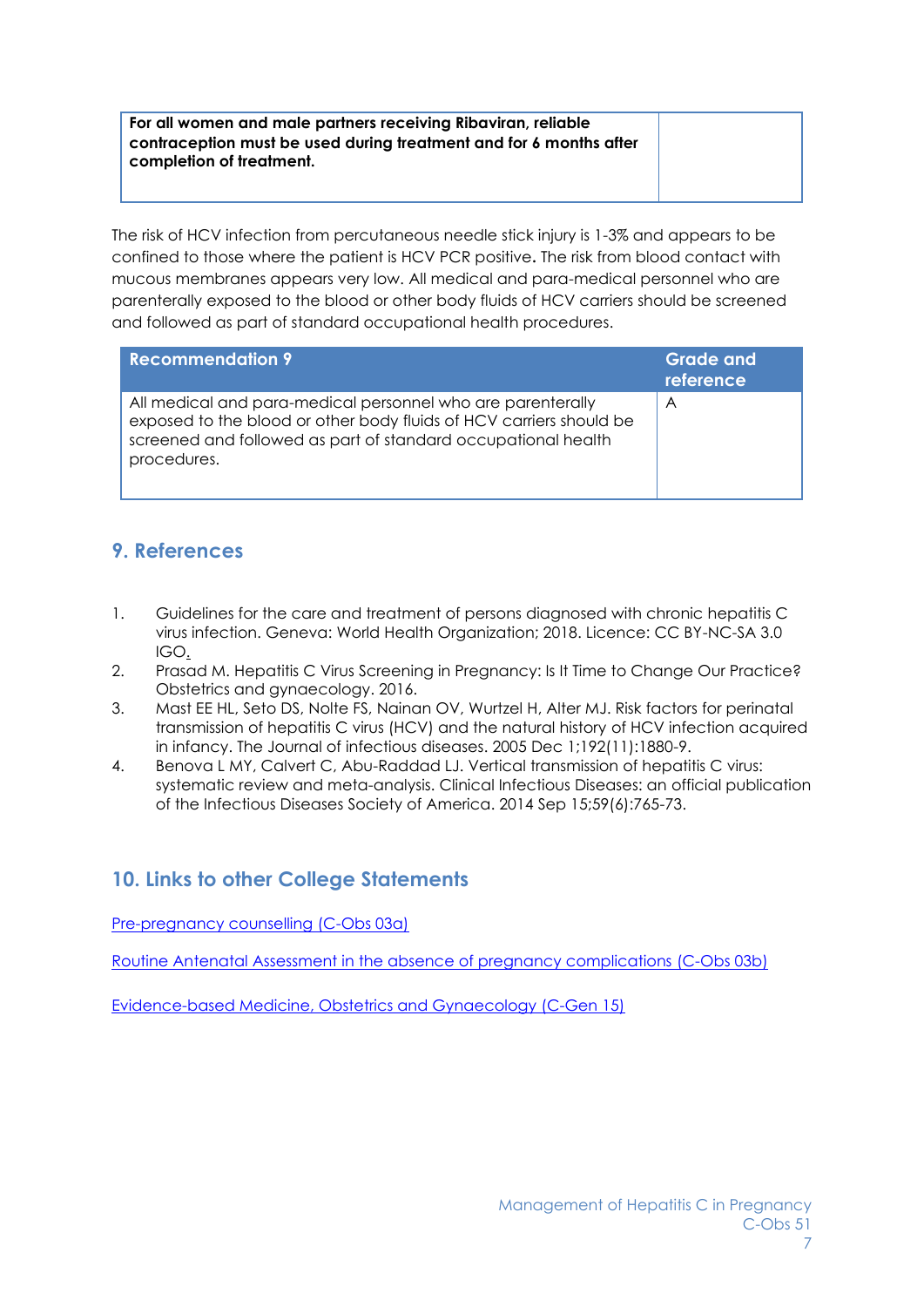# **11. Patient information**

A range of RANZCOG patient information pamphlets can be ordered via:

[https://www.ranzcog.edu.au/Womens-Health/Patient-Information-Guides/Patient-](https://www.ranzcog.edu.au/Womens-Health/Patient-Information-Guides/Patient-Information-Pamphlets)[Information-Pamphlets](https://www.ranzcog.edu.au/Womens-Health/Patient-Information-Guides/Patient-Information-Pamphlets)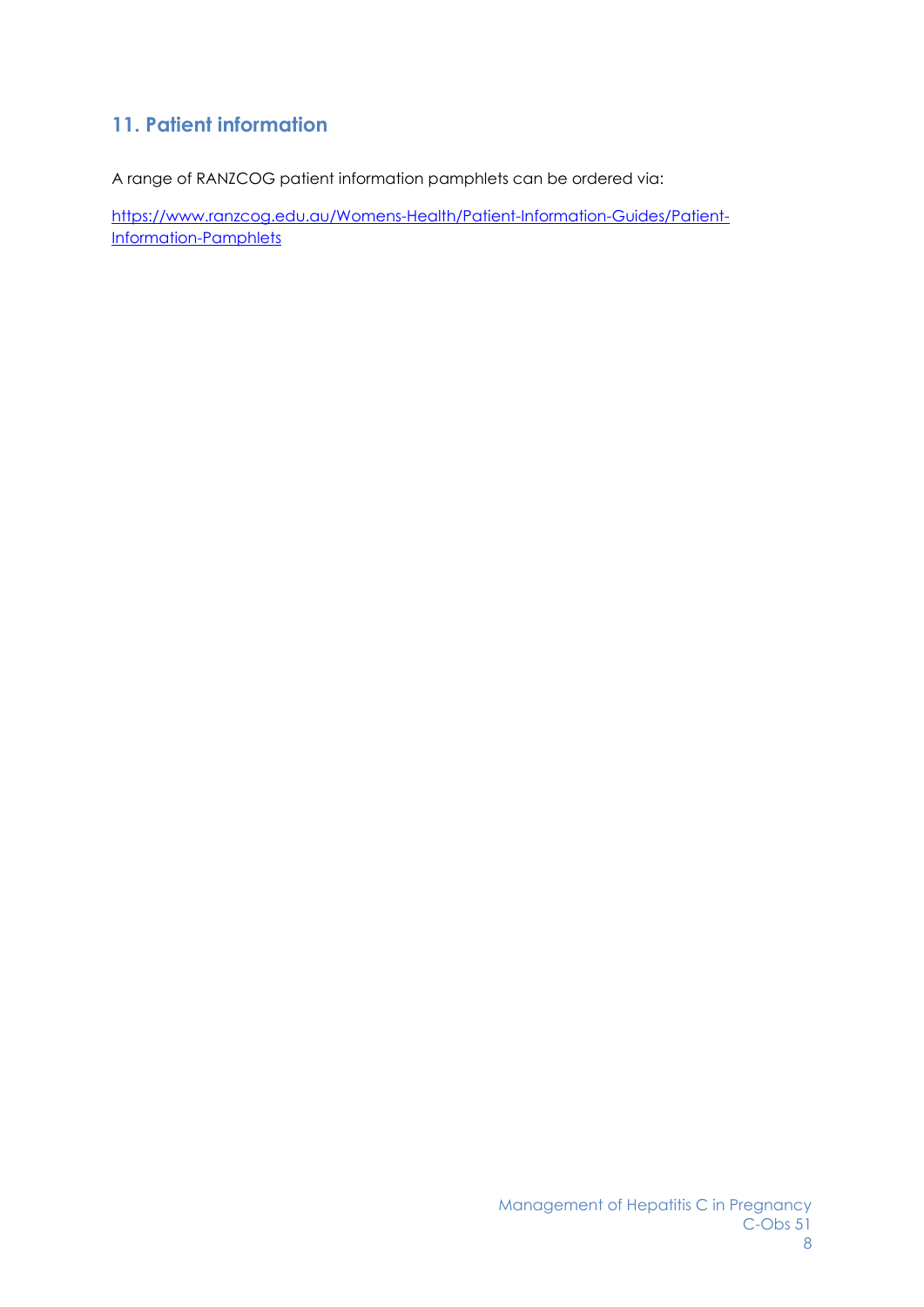# **Appendices**

#### **Appendix A Women's Health Committee Membership**

| <b>Name</b>                       | <b>Position on Committee</b>        |
|-----------------------------------|-------------------------------------|
| Professor Yee Leung               | Chair and Board Member              |
| Dr Gillian Gibson                 | Deputy Chair, Gynaecology           |
|                                   | Deputy Chair, Obstetrics and        |
| Dr Scott White                    | Subspecialties Representative       |
| Associate Professor Ian Pettigrew | Member and EAC Representative       |
| Dr Kristy Milward                 | Member and Councillor               |
| Dr Will Milford                   | <b>Member and Councillor</b>        |
| Dr Frank O'Keeffe                 | Member and Councillor               |
| Professor Sue Walker              | Member                              |
| Dr Roy Watson                     | Member and Councillor               |
| Dr Susan Fleming                  | <b>Member and Councillor</b>        |
| Dr Sue Belgrave                   | Member and Councillor               |
| Dr Marilyn Clarke                 | <b>ATSI Representative</b>          |
| Associate Professor Kirsten Black | Member                              |
| Dr Thangeswaran Rudra             | Member                              |
| Dr Nisha Khot                     | Member and SIMG Representative      |
| Dr Judith Gardiner                | Diplomate Representative            |
| Dr Angela Brown                   | Midwifery Representative, Australia |
|                                   | Midwifery Representative, New       |
| Ms Adrienne Priday                | Zealand                             |
| Ms Ann Jorgensen                  | Community Representative            |
| Dr Rebecca Mackenzie-Proctor      | Trainee Representative              |
| Dr Leigh Duncan                   | Maori Representative                |
|                                   | Co-opted member (ANZJOG             |
| <b>Prof Caroline De Costa</b>     | member)                             |
| Dr Christine Sammartino           | Observer                            |

#### **Appendix B Overview of the development and review process for this statement**

*i. Steps in developing and updating this statement*

This statement was originally developed in June 1998 and was most recently reviewed in March 2020. The Women's Health Committee carried out the following steps in reviewing this statement:

- Structured clinical questions were developed and agreed upon.
- An updated literature search to answer the clinical questions was undertaken.
- At the March 2020 face-to-face committee meeting, the existing consensusbased recommendations were reviewed and updated (where appropriate) based on the available body of evidence and clinical expertise. Recommendations were graded as set out below in Appendix B part ii).